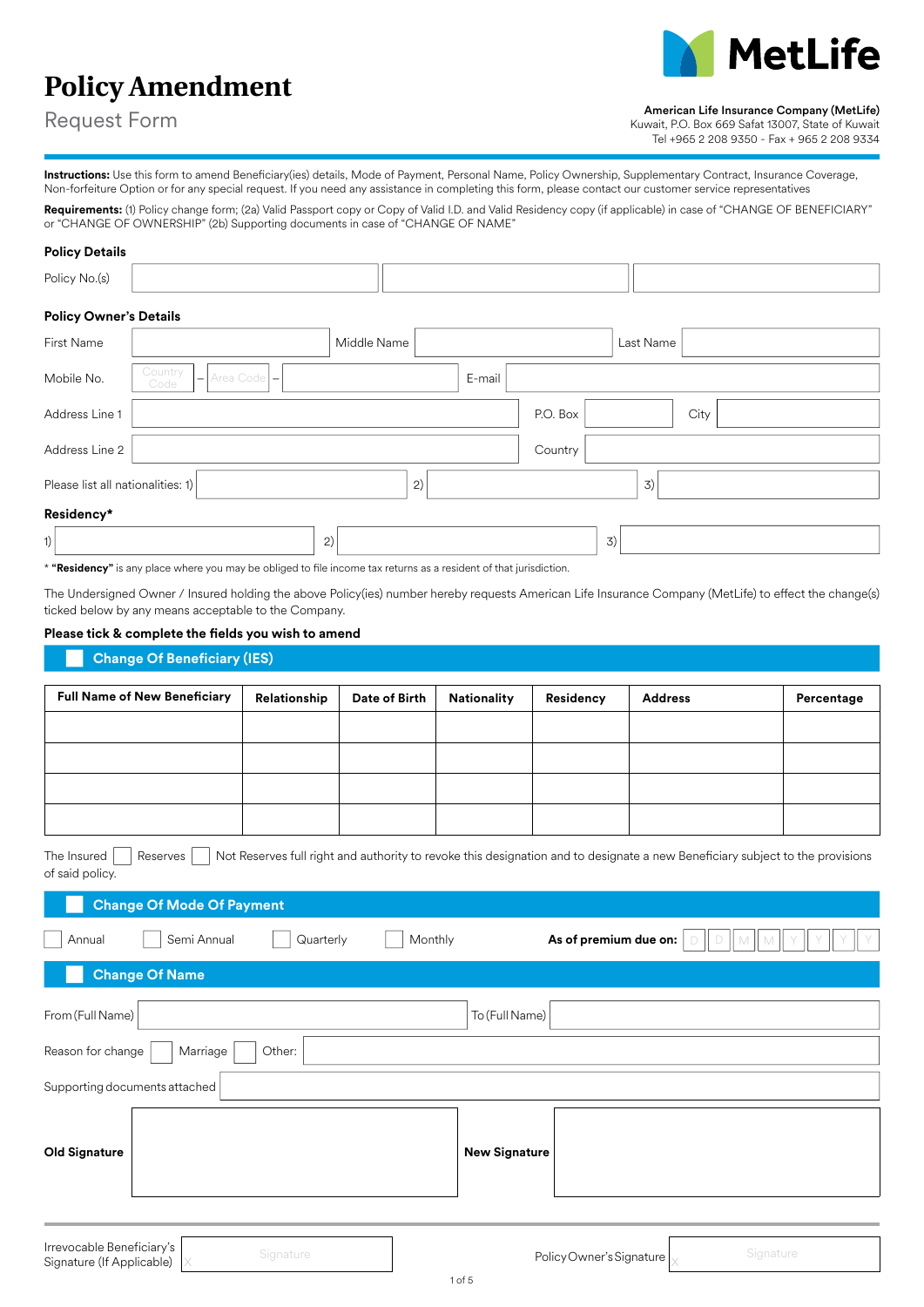|                                   | <b>Supplementary Contracts</b>                                                                                                                                   |
|-----------------------------------|------------------------------------------------------------------------------------------------------------------------------------------------------------------|
| Addition of                       |                                                                                                                                                                  |
| Cancellation of                   |                                                                                                                                                                  |
|                                   | <b>Change Of Ownership</b> (Please Enter Details Of New Owner)                                                                                                   |
| First Name of                     |                                                                                                                                                                  |
| New Owner                         | Middle Name<br>Last Name                                                                                                                                         |
| Identification                    |                                                                                                                                                                  |
| I.D. Type                         | I.D. No<br><b>Expiry Date</b>                                                                                                                                    |
| Gender                            | Marital Status<br>Single<br>Divorced / Separated<br>Female<br>Married<br>Widowed<br>Male                                                                         |
| Date of Birth                     | Age Last Birthday                                                                                                                                                |
| City of Birth                     | Country of Birth                                                                                                                                                 |
| Please list all nationalities: 1) | 2)<br>3)                                                                                                                                                         |
| Residency*                        |                                                                                                                                                                  |
| 1)                                | 2)<br>3)                                                                                                                                                         |
|                                   | * "Residency" is any place where you may be obliged to file income tax returns as a resident of that jurisdiction.                                               |
| Country                           | City / Town<br>P.O. Box                                                                                                                                          |
| Area / Street                     | Building<br>Flat/Villa No.                                                                                                                                       |
| Telephone                         | Country<br>Country<br>Area Code<br>Mobile<br>Area Code<br>Code<br>Code                                                                                           |
| Reason                            |                                                                                                                                                                  |
|                                   | Passport Copy<br>Residency Visa<br><b>Supporting Documents Required:</b>                                                                                         |
| Signature of<br><b>New Owner</b>  | Signature of<br>Old Owner                                                                                                                                        |
| reservation whatsoever.           | I hereby declare that ownership of all benefits, interest and rights under this policy will be transferred to the new owner without any exception, limitation or |
|                                   | <b>Change Of Insurance Coverage</b>                                                                                                                              |
| Increase                          | Reduce                                                                                                                                                           |
| Current Coverage                  |                                                                                                                                                                  |
| New Coverage                      |                                                                                                                                                                  |
|                                   | <b>Change Of Non-Forfeiture Option (NFO)</b>                                                                                                                     |
| RPU*                              | ETi** (applicable only if insured is not a juvenile)<br>APL****                                                                                                  |
|                                   | *RPU = Reduced Paid Up, **ETi = Extended Term Insurance, ***APL = Automatic Premium Loan.                                                                        |
|                                   | <b>Special Request</b>                                                                                                                                           |
|                                   |                                                                                                                                                                  |

l**rrevocable Beneficiary's**<br>Signature (If Applicable) x Signature Signature and Signature and Signature and Signature and Signature and Signature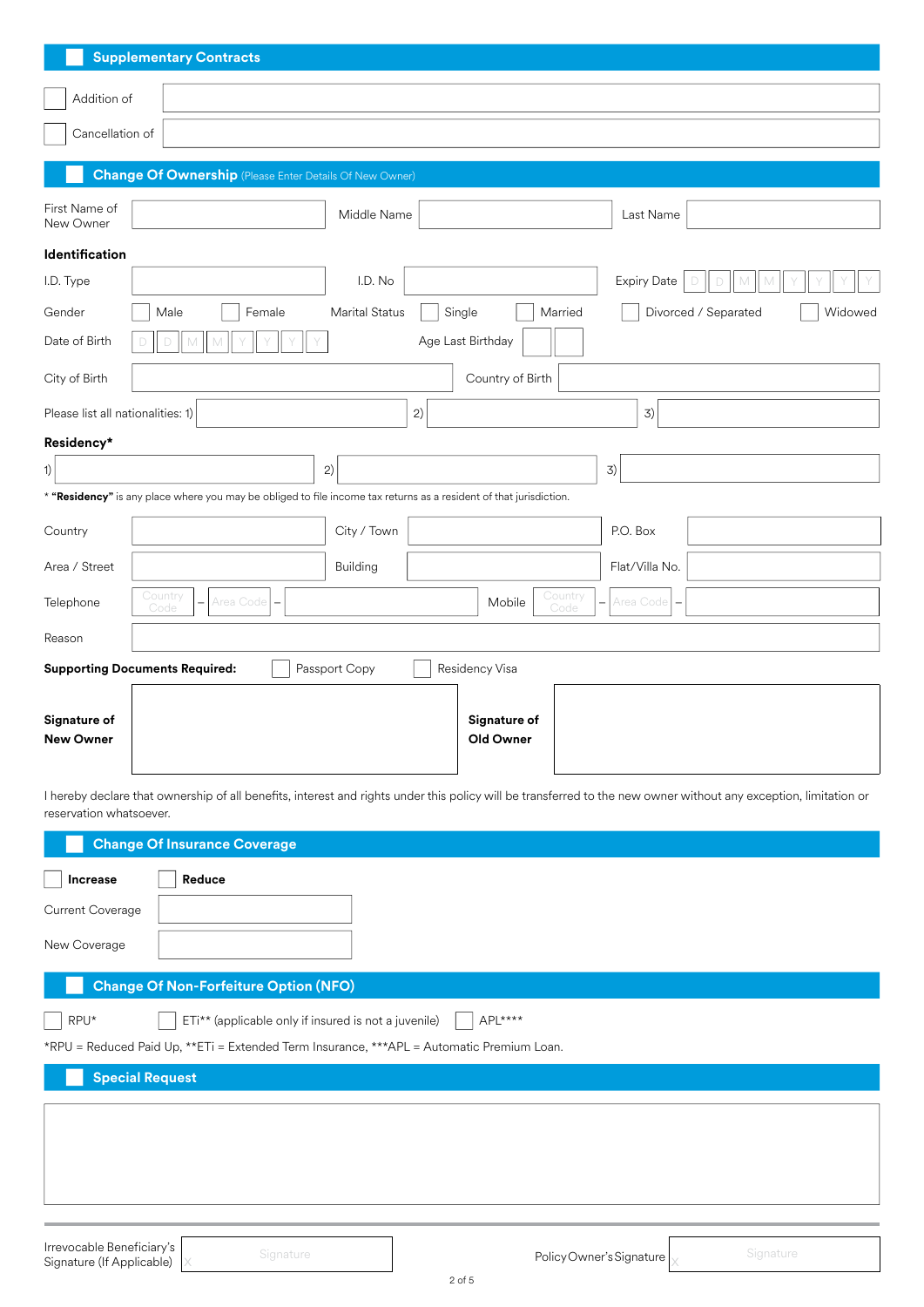# **Declarations**

(a) I understand that Coverage and / or Payment under the insurance contract will NOT be made if: (i) the policyholder, insured, or person entitled to receive such payment is residing in a sanctioned country; or (ii) the policyholder, the insured or person entitled to receive such payment is listed on the Office of Foreign Assets Control (OFAC) Specially Designated Nationals (SDN) list, the OFAC Sectorial Sanctions Identifications list or any international or local sanctions list; or (iii) the payment is claimed for services received in any sanctioned country.

I also understand that the Company shall not be liable to pay any claim or provide any coverage or Benefit to the extent that the provision of such coverage or Benefit would expose the Company to any sanction under any applicable laws.

(b) I hereby grant MetLife my unambiguous consent, to process, share and transfer my Personal Data\* to a recipient inside or outside this country (including but not limited to MetLife Inc. and / or American Life Insurance Company's Headquarters and their branches, affiliates, reinsurers, business partners and / or to any actual or potential assignee, novatee or transferee of MetLife) where the processing, transferring or sharing of my Personal Data is requested by any of the above mentioned recipients or necessary or required for the performance of MetLife's obligation under this application and / or the insurance policy, or to comply with any obligation which MetLife is subject to.

**\*Personal Data** means all information relating to me (whether marked "personal" or not) disclosed to MetLife by whatever means either directly or indirectly which concerns, including but not limited to, my medical conditions, treatments, prescriptions, business, operations, contact details, account balances / activities or any transactions undertaken with MetLife".

(c) I hereby authorize MetLife to send me notifications and notices via short message service "SMS" and I accept receiving SMS and understand that MetLife makes no warranty that the SMS will be uninterrupted or error free and any such error or interruption shall not be deemed or treated in any way whatsoever to create any liability on MetLife and I acknowledge that I shall not file any complaint or claim against MetLife for any SMS error or interruption or for any reason related to receiving / not receiving SMS.

#### **U.S.A. Internal Revenue Service (IRS) declaration:**

**In submitting and in signing this form, the applicant(s) certify(ies) that the Insured, Joint Insured, Applicant, and any designated Beneficiary(ies):**  (select the answer that applies)

**ARE ARE NOT** United States persons for United States (U.S.) Federal Income Tax purposes (1)(2)

The Applicant(s) agree(s) to inform the Company within thirty (30) days of the Applicant(s) knowledge of such change if the Applicant(s) or any designated Beneficiary become(s) a U.S. person of U.S. Federal Income Tax purposes or if the Applicant(s) assign(s) the policy to such a U.S. person.

Please note that a false statement or misrepresentation of tax status by a U.S. person could lead to penalties under U.S. law.

If you are a United States person, fill in the details below:

#### **• U.S. Tax ID number of Applicant(s) & Insured:**

#### **• U.S. Tax ID number of Beneficiary(ies):**

- 1. This question is for U.S. Federal Income Tax purposes. The U.S. Internal Revenue Service requires the Company to report the taxable income paid to persons subject to United States Federal Income Tax. PLEASE NOTE that if you are a U.S. person for U.S. tax purposes and fail to provide a U.S. Tax Identification Number to the Company, the IRS requires the Company to withhold tax from taxable income payments made to you at the rate of up to 31%.
- 2. For purposes of this declaration a U.S. person is a citizen or resident of the United States, a United States partnership, and trust which is controlled by one or more U.S. persons and is subject to the supervision of a U.S. court.

#### **Foreign Account Tax Compliance Act (FATCA) declaration:**

The Insured / Owner consents to MetLife, its officers and agents disclosing any Confidential Information to:

- (i) Any group member and representatives of MetLife in any jurisdiction (together with MetLife, the "Permitted Parties");
- (ii) Any persons as required by any law (including but not limited to the U.S.A. Foreign Account Tax Compliance Act) or authority (including but not limited to the U.S.A. Internal Revenue Service) with jurisdiction over any of the Permitted Parties;
- (iii) Professional advisers, insurer, reinsurer or insurance broker and service providers of the Permitted Parties who are under a duty of confidentiality to the Permitted Parties;
- (iv) Any actual or potential assignee, novatee or transferee in relation to any of MetLife's rights and / or obligations under this Policy (or any agent or adviser of any of the foregoing);

**"Confidential Information"** means all information relating to the Insured / Owner (whether marked "confidential" or not) disclosed by whatever means either directly or indirectly to MetLife which concerns the business, operations or customers of the Insured / Owner (including but not limited to contact details, tax identification number / social security number, account balances / activities or any transactions undertaken with MetLife)."

MetLife will deduct any withholding required by the US Foreign Account Tax Compliance Act ("FATCA").

MetLife reserves the right, within its sole discretion, to terminate the Policy in the event that appropriate documentation of Insured's / Owner's US or non-US status for purposes of FATCA is not timely provided to MetLife. In particular, in the event that applicable local laws or regulations would prohibit withholding on payments to the account or prohibit the reporting of the account, and no waiver of such local law is obtained, MetLife reserves the right to close the account.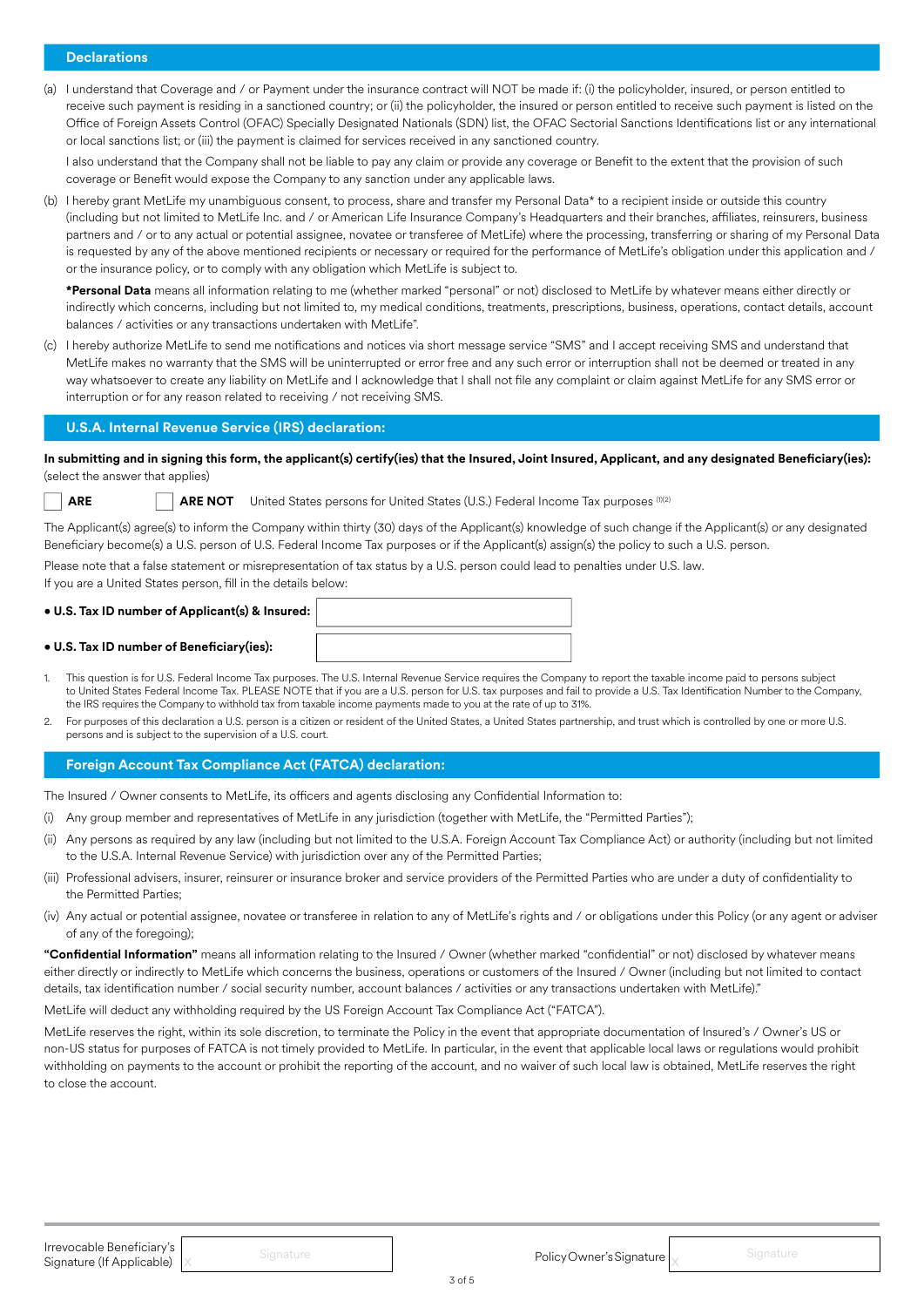The Common Reporting Standard (CRS), is a tax information exchange standard developed by the Organization for Economic Co-operation and Development ("OECD") and approved on 15 July 2014.

**Please complete the following table indicating (i) where the Account Holder is tax resident and (ii) the Account Holder's Tax Identification Number for each country/jurisdiction indicated.**

**Note:** If the Account Holder is tax resident in more than three countries/jurisdictions, please use a separate sheet

If a Tax Identification Number is unavailable please provide the appropriate reason A, B or C where indicated below:

#### **Reason A**

The country/jurisdiction where the Account Holder is resident does not issue Tax Identification Numbers to its residents

#### **Reason B**

The Account Holder is otherwise unable to obtain a Tax Identification Number or equivalent number, please explain why you are unable to provide the required information

#### **Reason C**

No Tax Identification Number is required. (Note: Only select this reason if the domestic law of the relevant jurisdiction does not require the collection of the Tax Identification Number issued by such jurisdiction)

| Country/Jurisdiction<br>of tax residence | <b>Tax Identification</b><br><b>Number</b> | If no Tax Identification Number<br>available enter Reason A, B or C | If Reason B selected,<br>please explain |
|------------------------------------------|--------------------------------------------|---------------------------------------------------------------------|-----------------------------------------|
| ٠.                                       |                                            |                                                                     |                                         |
| 2.                                       |                                            |                                                                     |                                         |
| 3.                                       |                                            |                                                                     |                                         |

**I understand that the information supplied by me is covered by the full provisions of the terms and conditions governing the Account Holder's relationship with MetLife setting out how MetLife may use and share the information supplied by me. I acknowledge that the information contained in this form and information regarding the Account Holder and any Reportable Account(s) may be provided to the tax authorities of the country/jurisdiction in which this account(s) is/are maintained and exchanged with tax authorities of another country/jurisdiction or countries/jurisdictions in which the Account Holder may be tax resident pursuant to intergovernmental agreements to exchange financial account information. I certify that I am the Account Holder (or am authorized to sign for the Account Holder) of all the account(s) to which this form relates.**

#### **Declaration:**

#### **I declare that all statements made in this declaration are, to the best of my knowledge and belief, correct and complete.**

I undertake to both advise **MetLife** of any change in circumstances which affects the tax residency status of the individual identified in the application or in this form or causes the information contained herein to become incorrect or incomplete, and to provide **MetLife** with a suitably updated selfcertification and Declaration, within 90 days of such change in circumstances.

# **E-mail Declaration:**

By providing your E-mail address and signing this application you agree to receive the policy document, certificate and / or any other documents ["Documents"] via electronic mail ["E-mail"]. Please be aware that having chosen this electronic delivery of Documents, it is your responsibility to ensure that the E-mail address you have provided us is correct at all times.

MetLife is not responsible for non-receipt of E-mails due to invalid E-mail addresses or other technical problems related to your E-mail service.

If you would like to change your E-mail address with MetLife, or if you would like a paper copy of the Documents, or if you believe that you have not received your Documents, please notify us immediately.

By signing this application, you understand and agree that if you wish to discontinue receiving Documents electronically it is your obligation to revoke this Authorization by another written document.

By signing this application also, you declare that you have read and understood MetLife's privacy policies and Terms of Use on www.metlife.com /about/privacy and you will review any Terms of Use or Privacy Statement of any future service providers used by MetLife. You understand that although MetLife take every precaution to protect the privacy of members' information, MetLife cannot guarantee safety of your information. You consent to provide your E-mail address to be included in MetLife's E-mail list and accept any inherent risks involved with E-mail communications.

**Irrevocable Beneficiary's**<br>Signature (If Applicable) x and Signature in the International Component Policy Owner's Signature  $\big|$ x Signature **Irrevocable Beneficiary's**<br> **Signature (If Applicable)** X Signature